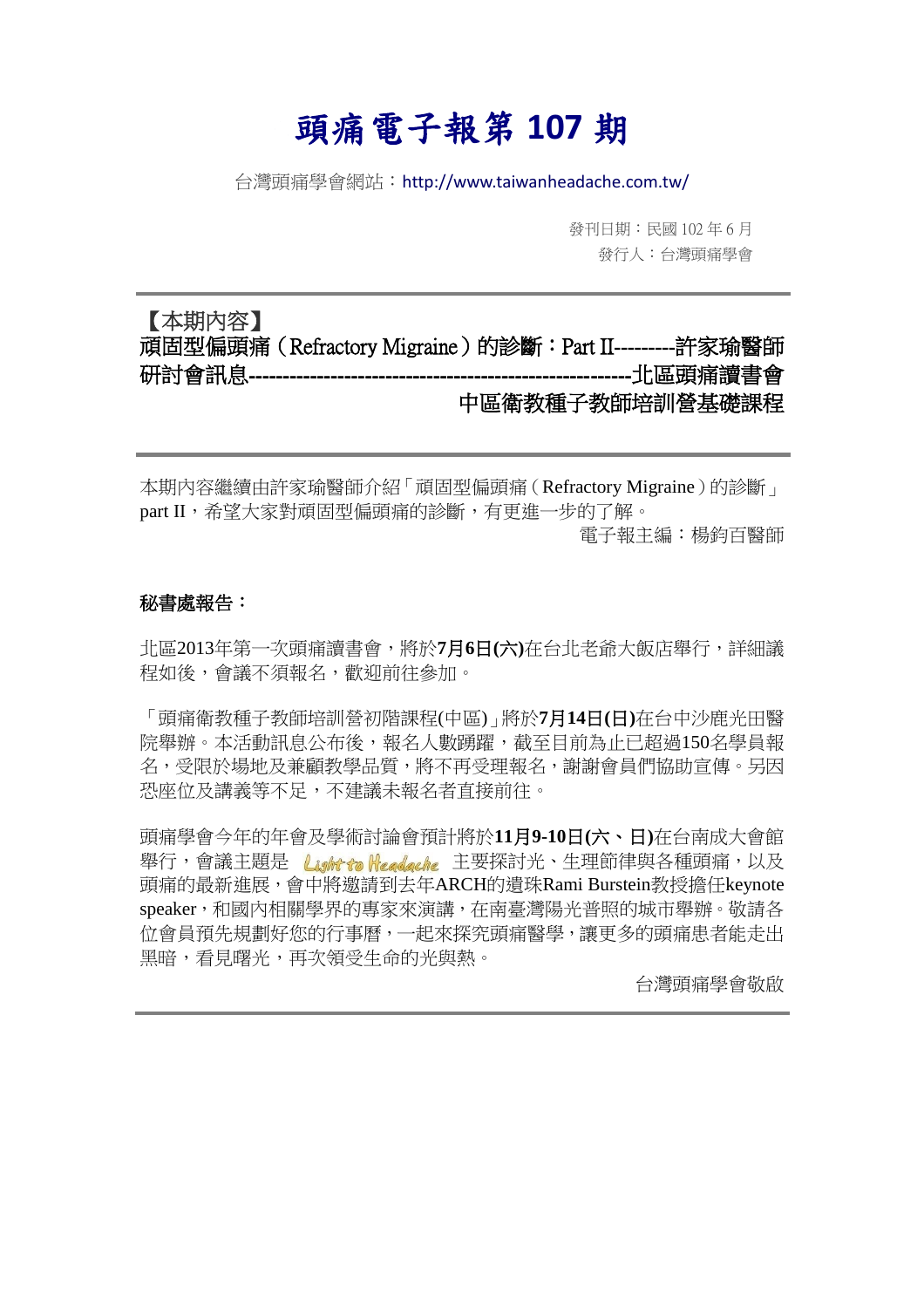### 頑固型偏頭痛(**Refractory Migraine**)的診斷:**Part II**

作者:雲林長庚醫院 許家瑜醫師

**2010** 年 **Silberstein** 等人提出的分級標準(**Silberstein criteria**)**<sup>12</sup>** (表二) 既然因應不同的目的應該使用不同的篩選標準,Silberstein 等人想出為「頑固程 度」分級的方法,以下是他們提出的分級標準:

#### 1. 使用**急性緩解藥物無效**的分級標準:

- (1) 第一級(輕度):使用兩種不同類別的非特異性止痛藥物(例如 NSAID 類、 複合型止痛藥)無效。
- (2) 第二級(中度):除上述條件外,使用翠普登或麥角胺(包含雙氫麥角胺) **鎏物仍無效;若患者有使用翠普登及麥角胺的禁忌症,則必須使用口服多巴** 胺拮抗劑或針劑型 NSAID 仍無效。
- (3) 第三級(重度): 除以上條件外,使用適當劑量的口服或針劑型鴉片類止痛 藥、或針劑型多巴胺拮抗劑、或類固醇仍無效。

#### 2. 使用預防藥物無效的分級標準:

預防藥物定義為以下幾種:(a) 交感神經阻斷劑;(b) 三環抗憂鬱劑;(c) 鈣離子 通道阻斷劑 ( Verapamil 或 Flunarizine ); (d) Sodium valproate; (e) Topiramate; (f) 合併使用兩種機轉不同的藥物,並至少包含一種(a)~(e)中的藥物;(g) Gabapentin; (h) 經過一個以上的隨機實驗證實有效的治療; (i) NSAID 類止痛藥;(j) 代謝增 進劑(Vit B2 or Co-Q10)。

- (1) 第一級(輕度):使用一種預防藥物無效。
- (2) 第二級(中度):使用二種預防藥物無效,其中一種必須為(a)~(f) 。
- (3) 第三級(重度):使用三種預防藥物無效,其中二種必須為(a)~(f) 。

(4)第四級 (極重度): 除上述條件外, 病患接受輸液治療 (infusion therapy)、或 住院治療、或藥物過度使用的患者接受去毒性治療(detoxification therapy)無效。

#### 3. 治療無效的定義:

- (1) 陣發性偏頭痛:頭痛日數減少不到 50%。
- (2) 慢性偏頭痛:頭痛日數減少不到 30%。

(3) 頭痛日數的定義:該日頭痛大於 4 小時,且最痛時頭痛強度至少是中度以上。 關於此分級標準在不同目的下的使用方法, Silberstein 等人也提出了建議 12:

|                  | 急性治療 | 預防治療 | 失能程度 |
|------------------|------|------|------|
|                  |      |      |      |
| 考慮轉介給專家          | 中度以上 | 輕度以上 | 輕度以上 |
| 建議轉介給專家          | 中度以上 | 中度以上 | 中度以上 |
| 建議住院             |      | 重度以上 | 中度以上 |
| 急性治療試驗 (低風險)     | 中度以下 |      | 輕度以上 |
| 急性治療試驗(中度風險)     | 重度   |      | 中度以上 |
| 預防治療試驗(低風險)      |      | 重度以下 | 輕度以上 |
| 預防治療試驗或手術 (中度風險) |      | 重度以上 | 中度以上 |
| 顱內手術(高度風險)       |      | 極重度  | 重度   |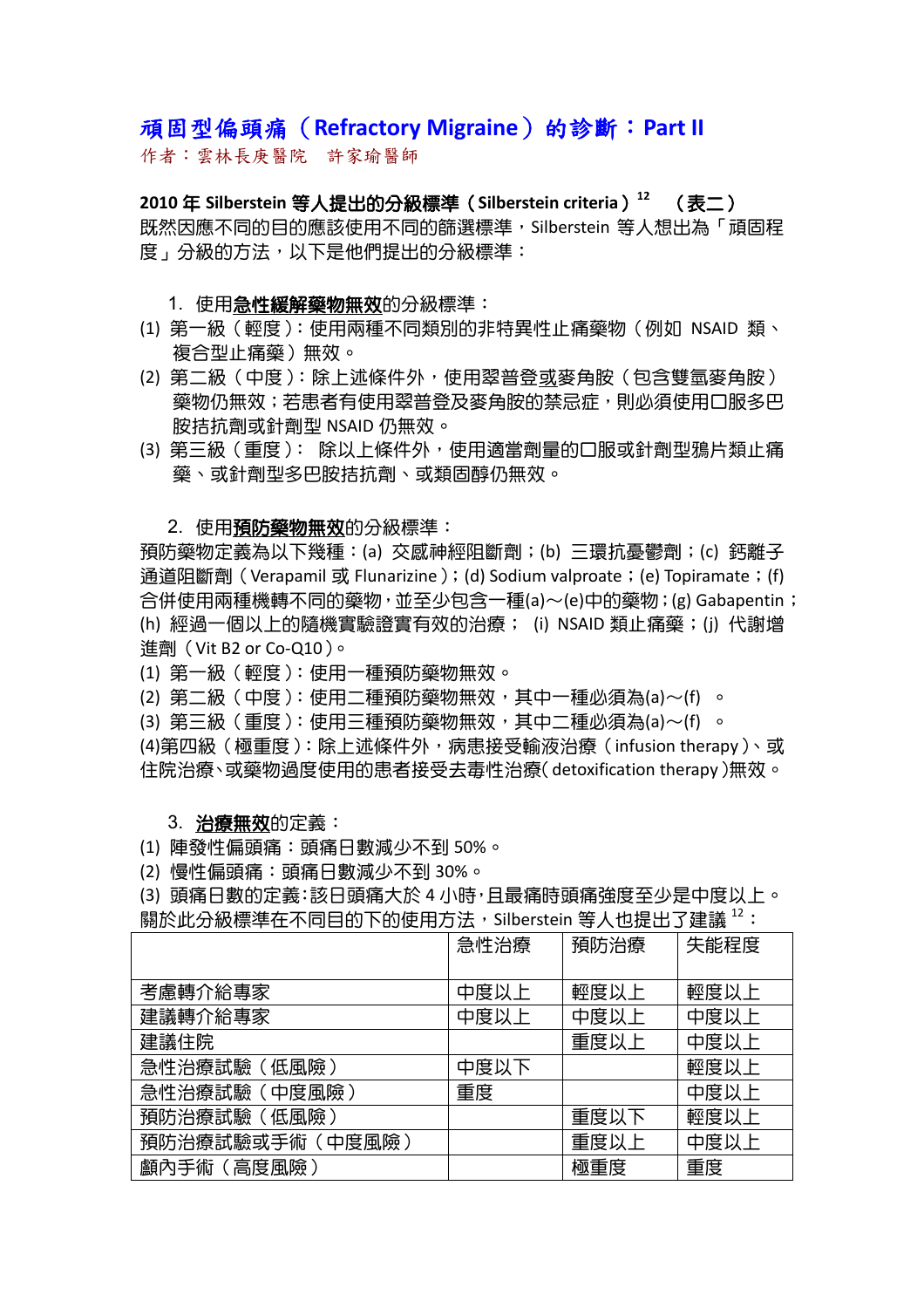#### **Silberstein criteria** 的優缺點 **<sup>13</sup>**

- 1. 對於「治療無效」有提出明確的定義,可以提高診斷的可信度,但同時增 加了診斷的困難度。臨床醫師必須詳細瞭解病患的頭痛天數、時間和強度, 若是病患無法提供詳細的頭痛日記,診斷會相對困難。
- 2. 「分級」的概念相常具有吸引力,但 Silberstein 等人選擇把急性治療、預 防治療和失能狀況分別分級,使得這個診斷標準非常複雜。好處是各種不 同的研究都可以篩選出適合的族群(例如急性治療的研究可以參考急性治 療的分級,預防治療的研究可以參考預防治療的分級 ); 缺點是使用在臨 床上會較不方便。
- 3. 輕度預防治療無效定義為「使用任一種預防藥物無效」,也就是只用 NSAID 止痛藥或代謝增進物無效也都算是輕度預防治療無效,有些人認為意義不 大。
- 4. 此診斷標準沒有考慮藥物過度使用的因素。

**2012** 年 **Robbins** 提出的「頑固評分量表」(**refractory rating scale**)**<sup>14</sup>** (表三) 為頑固程度分級的概念是很好的, 但有人也想出不同的分級方法, 例如 Robbins 為頑固型*慢性*偏頭痛設計的「頑固評分量表」,評分內容包括:

- 使用預防藥物無效(2 分) ;
- 使用急性緩解藥物無效(2 分);
- 慢性偏頭痛病史超過 10 年(1 分 );
- 平均每個月頭痛大於 25 天(1 分);
- 合併有兩種以上的相關內科疾病:包含腸躁症、纖維肌痛症、顳顎關節疾 患、慢性骨盆腔疼痛、膀胱疼痛症候群、慢性疲勞 (1 分);
- 有精神科的共病症:包含嚴重的情感性疾患、或任何人格疾患 (1 分);
- 有失能狀況:中度或重度失能超過六個月(1 分);
- 有藥物過度使用頭痛(1 分);

總分是 2-10 分,2 分最輕微,10 分最嚴重; 再把頑固程度分成 「輕度頑固」(2-4 分)、「中度頑固」(5-7 分)、「重度頑固」(8-10 分)三個等級。設計頑固評分量 表的作者在他的論文裡有詳細的說明他選擇這些評分項目的理由 <sup>14</sup>,有興趣的讀 者可以再深入研究。

這個評分量表的特色是把慢性偏頭痛的病史長短、頭痛頻率、及內科和精神科的 共病症都納入考量;內科和精神科的共病症有可能和偏頭痛有相似的病理機轉, 也會增加治療偏頭痛的難度和複雜性。該作者嘗試以此暈表分析了 129 個患者, 發現以這個評分量表評定的「重度頑固」患者,其生活品質及疼痛程度確實較「輕 度頑固」患者嚴重;且經過十年的追蹤治療,「重度頑固」患者的生活品質和疼 痛程度仍落後「輕度頑固」患者 。不過,此量表只是一個初步的嘗試,其效度 還未確定,也還需要更多的研究和修改以使量表更加完善。

#### 頑固型偏頭痛的流行病學 **<sup>15</sup>**

2008 年 RHSIS criteria 發表後,有一間頭痛門診立即分析了該門診 2008 年十月到 2009 年十月這一年內的所有頭痛初診病患 (共 370 位 ):偏頭痛佔了 46.4%,慢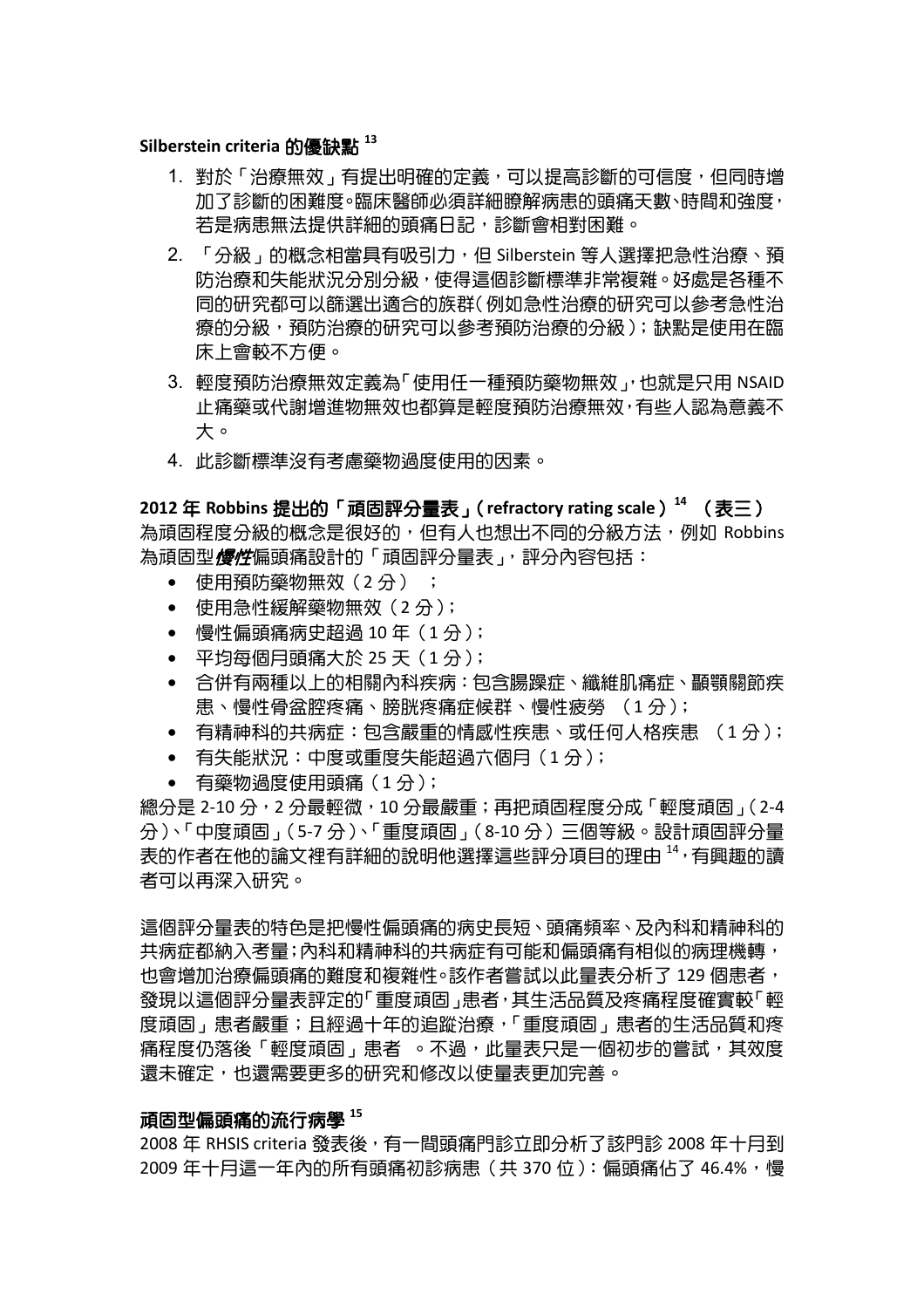性偏頭痛 5.4%,而根據 RHSIS criteria 診斷的頑固型偏頭痛佔了 5.1%。頑固型偏 頭痛的特徵為:女性較多(57.9%);大多為慢性偏頭痛(78.9%);其中 36.8%的 人有藥物過度使用 (MOH) 的情形;所有患者的 MIDAS 都大於 21 分,代表嚴重 失能,平均 MIDAS 高達 96 分!其中 R-CM 的患者失能狀況較 RM 患者嚴重,合 併有 MOH 的患者失能狀況又較沒有 MOH 的患者嚴重(也就是 MIDAS:RM < RM+MOH < R-CM < R-CM+MOH )。由這篇研究可知,在一個頭痛門診裡,頑固型 偏頭痛並不少見,而且確實對患者造成嚴重的生活失能。

#### 結語

一個好的診斷標準可以讓頑固型偏頭痛的患者得到更多的重視和關注,也可以讓 相關研究事半功倍。現今的診斷標準(RHSIS criteria)是許多專家學者集思廣益 的成果,分級診斷標準或頑固評分量表更為頑固型偏頭痛的診斷提供更大的彈性。 這些診斷標準都需要各位醫師在臨床上或研究上的實地測試,提供寶貴的經驗與 靈感,才能讓診斷準則更貼近臨床所需要。

表二: 2010 年 Silberstein 等人提出的分級標準 (Silberstein criteria)

| 急性治療無效   |                                                 |
|----------|-------------------------------------------------|
| 第一級(輕度)  | 使用 <u>兩種</u> 不同類別的 <u>非特異</u> 性止痛藥物(例如 NSAID 類、 |
|          | 複合型止痛藥 )無效。                                     |
| 第二級(中度)  | 1. 除上述條件,使用翠普登 <i>或</i> 麥角胺類(包含雙氫麥角             |
|          | 胺 ) 藥物仍無效。                                      |
|          | 2. 若患者有翠普登及麥角胺類藥物使用上的禁忌症,則                      |
|          | 必須使用口服多巴胺拮抗劑 <i>或</i> 針劑型 NSAID 仍無效             |
| 第三級(重度)  | 除以上條件外,使用口服或針劑型鴉片類止痛藥、或針                        |
|          | 劑型多巴胺拮抗劑、或類固醇仍無效。                               |
| 預防治療無效   | 預防藥物包含:                                         |
|          | (a) 交感神經阻斷劑;                                    |
|          | (b) 三環抗憂鬱劑;                                     |
|          | (c) 鈣離子通道阻斷劑 Verapamil 或 Flunarizine;           |
|          | (d) Sodium valproate ;                          |
|          | (e) Topiramate ;                                |
|          | (f) 合併使用兩種機轉不同的藥物,其中一種必須為(a)~                   |
|          | (e)中的藥物                                         |
|          | $(g)$ Gabapentin ;                              |
|          | (h) 經過一個以上的隨機實驗證實有效的治療;                         |
|          | (i) NSAID 類止痛藥;                                 |
|          | (j) 代謝增進劑 (例如 Vit B2 或 Co-Q10)                  |
| 第一級(輕度)  | 使用一種預防藥物無效                                      |
| 第二級(中度)  | 使用二種預防藥物無效,其中一種必須為(a)~(f)                       |
| 第三級(重度)  | 使用三種預防藥物無效,其中二種必須為(a)~(f)                       |
| 第四級(極重度) | 除上述條件外,病患接受輸液治療、或住院治療、或藥                        |
|          | 物過度使用的患者接受去毒性治療無效。                              |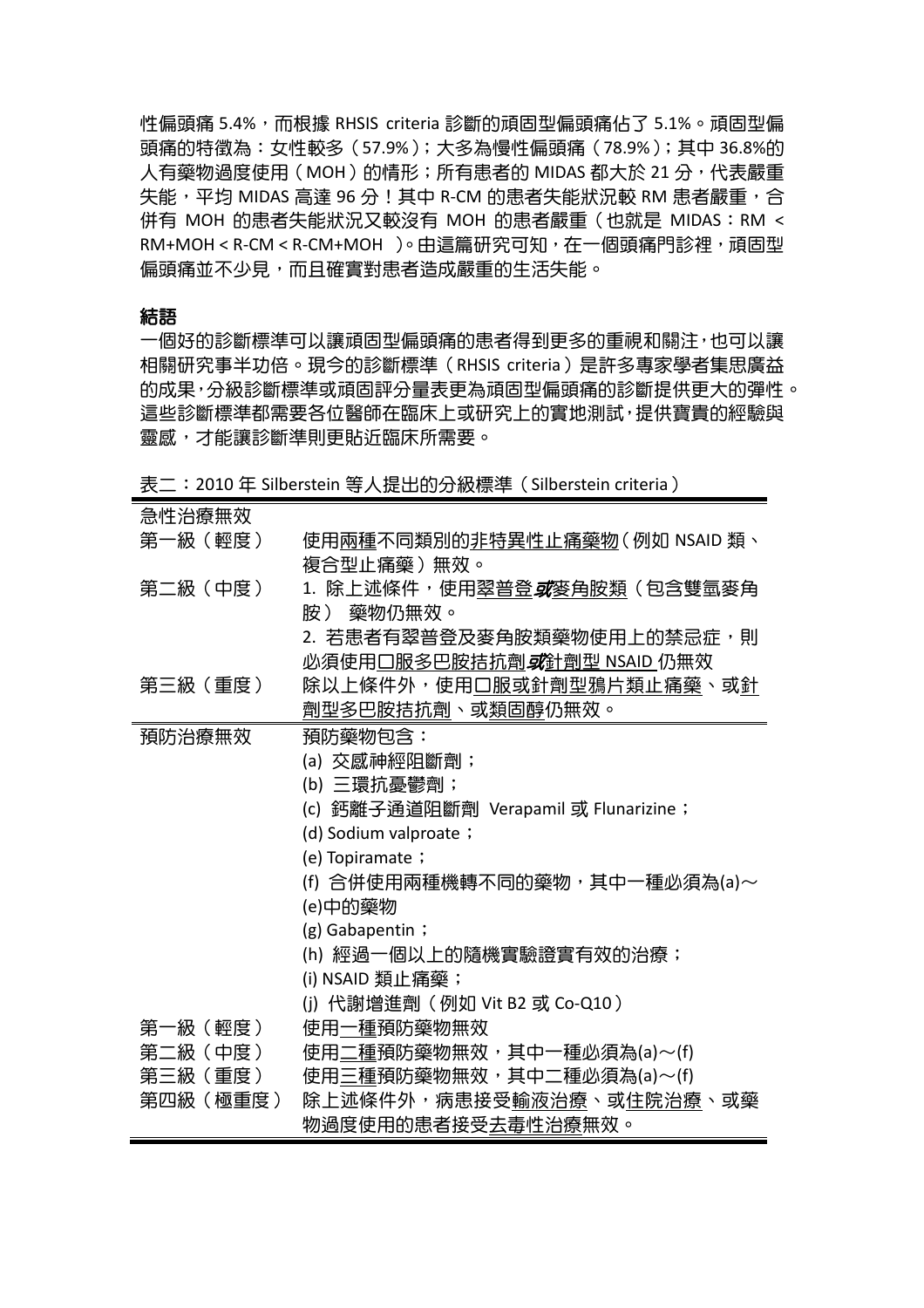| 評分項目                                      | 分數 |
|-------------------------------------------|----|
| 使用預防藥物無效 ( 根據 RHSIS 和 Silberstein 的定義 )   | 2  |
| 使用急性緩解藥物無效 ( 根據 RHSIS 和 Silberstein 的定義 ) | 2  |
| 慢性偏頭痛 (根據 ICDH-2 定義) 超過十年                 | 1  |
| 每個月頭痛大於 25 天(平均)                          | 1  |
| 合併以下相關內科疾病兩種以上:腸躁症、纖維肌痛症、顳顎關              | 1  |
| 節疾患、慢性骨盆腔疼痛、膀胱疼痛症候群、慢性疲勞(以上疾              |    |
| 病的診斷需符合各學會制定的診斷準則)                        |    |
| 有以下精神科共病症:嚴重情感性疾患、或任何人格疾患(根據              | 1  |
| DSM-IV 的定義)                               |    |
| 失能:中度或重度失能至少六個月                           | 1  |
| 藥物過度使用 (根據 ICDH-2 定義)                     | 1  |
| 總分:2-10 分;輕度為 2-4 分,中度為 5-7 分,重度為 8-10 分。 |    |

#### **Reference**

- 1. Lipton RB, Bigal ME. Toward an epidemiology of refractory migraine: current knowledge and issues for future research. Headache 2008;48:791-798.
- 2. Schulman EA, Brahin EJ. Refractory headache: historical perspective, need, and purposes for an operational definition. Headache 2008;48:770-777.
- 3. Lipton RB, Silberstein SD. The role of headache-related disability in migraine management: implications for headache treatment guidelines. Neurology 2001;56:S35-42.
- 4. Saper J, Lake A, 3rd, Lipton R. Staging headache cases: reconciling the complexity of a case with the required intensity of treatment. Headache 2007;47:90-93.
- 5. Behin F, Behin B, Bigal ME, Lipton RB. Surgical treatment of patients with refractory migraine headaches and intranasal contact points. Cephalalgia 2005;25:439-443.
- 6. Bigal M, Rapoport A, Sheftell F, Tepper D, Tepper S. Memantine in the preventive treatment of refractory migraine. Headache 2008;48:1337-1342.
- 7. Dowson A, Mullen MJ, Peatfield R, et al. Migraine Intervention With STARFlex Technology (MIST) trial: a prospective, multicenter, double-blind, sham-controlled trial to evaluate the effectiveness of patent foramen ovale closure with STARFlex septal repair implant to resolve refractory migraine headache. Circulation 2008;117:1397-1404.
- 8. Saper JR, Dodick DW, Silberstein SD, McCarville S, Sun M, Goadsby PJ. Occipital nerve stimulation for the treatment of intractable chronic migraine headache: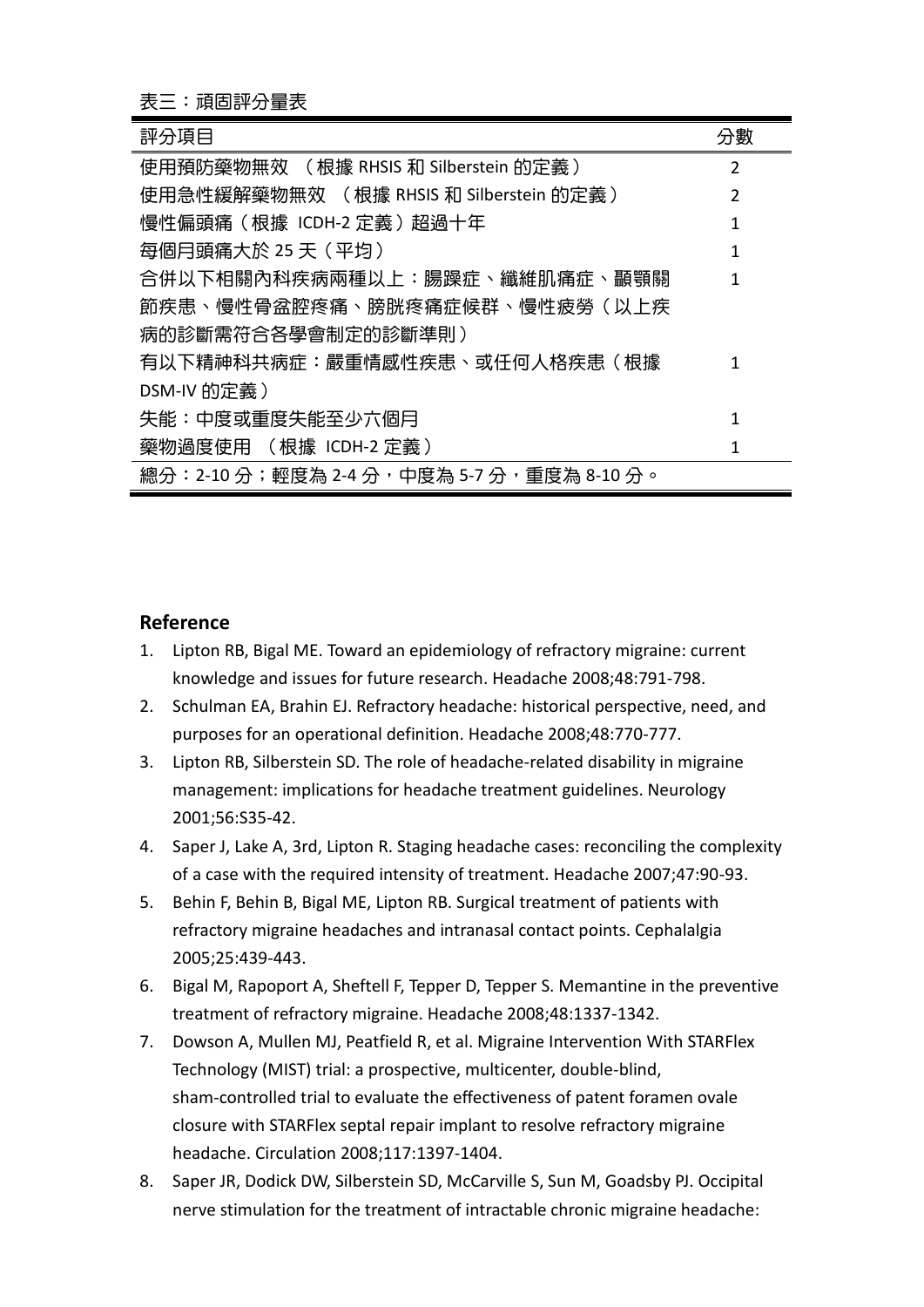ONSTIM feasibility study. Cephalalgia 2011;31:271-285.

- 9. Goadsby PJ, Schoenen J, Ferrari MD, Silberstein SD, Dodick D. Towards a definition of intractable headache for use in clinical practice and trials. Cephalalgia 2006;26:1168-1170.
- 10. Schulman EA, Lake AE, 3rd, Goadsby PJ, et al. Defining refractory migraine and refractory chronic migraine: proposed criteria from the Refractory Headache Special Interest Section of the American Headache Society. Headache 2008;48:778-782.
- 11. Schulman EA, Peterlin BL, Lake AE, 3rd, et al. Defining refractory migraine: results of the RHSIS Survey of American Headache Society members. Headache 2009;49:509-518.
- 12. Silberstein SD, Dodick DW, Pearlman S. Defining the pharmacologically intractable headache for clinical trials and clinical practice. Headache 2010;50:1499-1506.
- 13. Schulman EA, Lipton R, Peterlin BL, Levin M, Grosberg BM. Commentary from the Refractory Headache Special Interest Section on defining the pharmacologically intractable headache for clinical trials and clinical practice. Headache 2010;50:1637-1639.
- 14. Robbins L. Refractory chronic migraine: long-term follow-up using a refractory rating scale. J Headache Pain 2012;13:225-229.
- 15. Irimia P, Palma JA, Fernandez-Torron R, Martinez-Vila E. Refractory migraine in a headache clinic population. BMC Neurol 2011;11:94.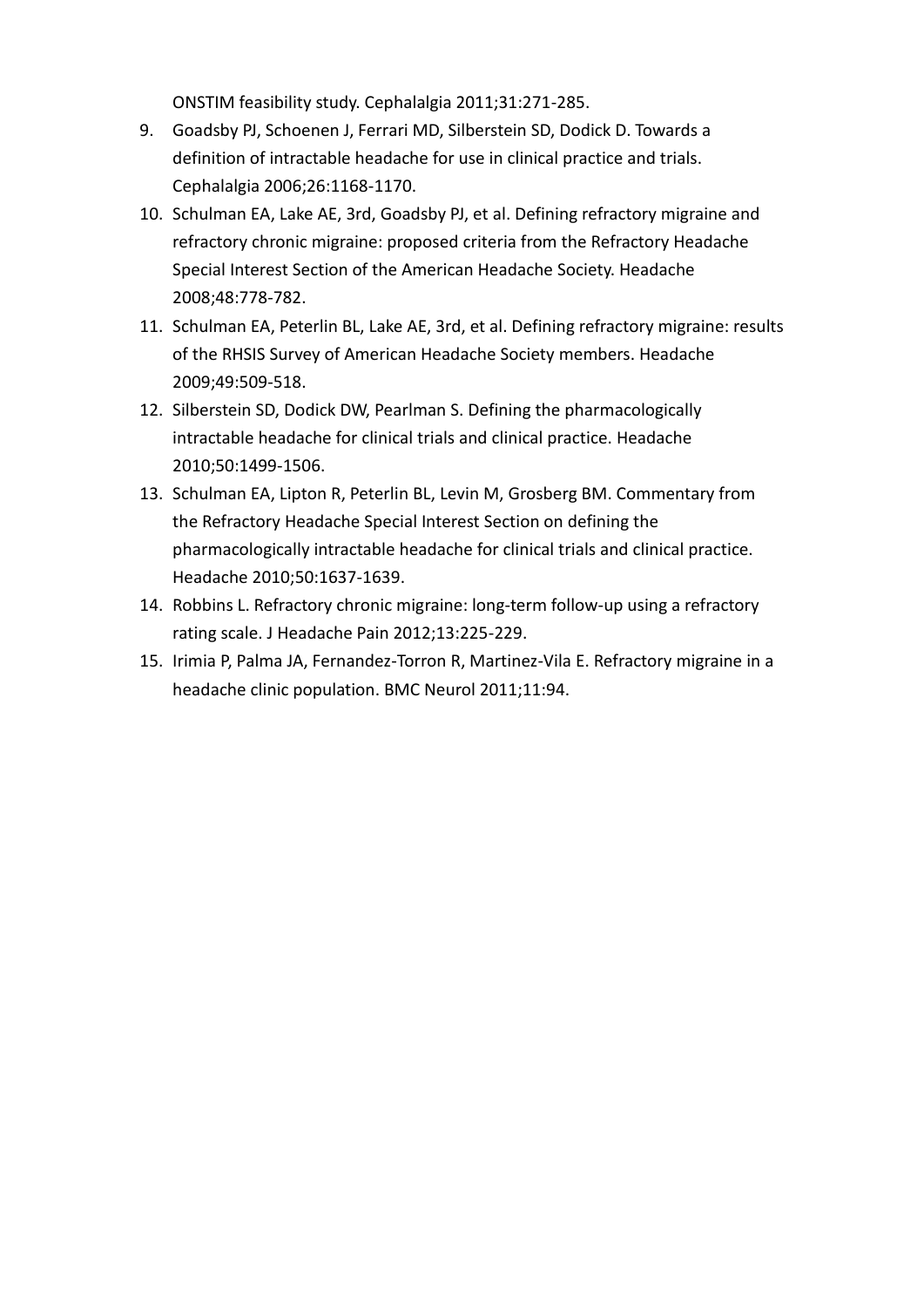北區頭痛讀書會



親愛的醫師 您好: 很榮幸能邀請您參加"北區頭痛讀書會"(會議議程如下表) 衷心地期盼透過本次學術會議的交流,對於頭痛之治療能有所裨益。 竭誠地邀請您,並感謝您的支持! 請直接前往參加,不須報名。

祝 醫 安

時間:102 年 7 月 6 日 (星期六) 15:30~ 18:40 地點:老爺大飯店 B1 會議廳(台北市中山北路二段 37 之一號)

| 時間          | 主題                                                                               | 演講者              | 座長               |
|-------------|----------------------------------------------------------------------------------|------------------|------------------|
| 15:30~15:40 | 簽到                                                                               |                  |                  |
| 15:40~15:50 | Opening                                                                          | 王署君醫師<br>陽明大學    |                  |
| 16:00~16:40 | Allodynia in migraine patients :<br>偏頭痛病人的異質性疼痛                                  | 高琦涵醫師<br>台北榮民總醫院 | 吳進安醫師<br>關渡醫院    |
| 16:40~17:20 | Acupuncture for migraine treatment:<br><b>Clinical and Scientific Highlights</b> | 楊鈞百醫師<br>光田醫院    | 傅中玲醫師<br>台北榮民總醫院 |
| 17:20~17:30 | Q & A                                                                            |                  |                  |
| 17:30~17:40 | <b>Break</b>                                                                     |                  |                  |
| 17:40~18:20 | Migraine and epilepsy                                                            | 陳律安醫師<br>馬偕醫院    | 傅中玲醫師<br>台北榮民總醫院 |
| 18:20~18:30 | Q&A                                                                              |                  |                  |
| 18:30~18:40 | Discussion & Closing                                                             | 王署君醫師<br>陽明大學    |                  |

主辦單位:台灣頭痛學會 Taiwan Headache Society 協辦單位:葛蘭素史克藥廠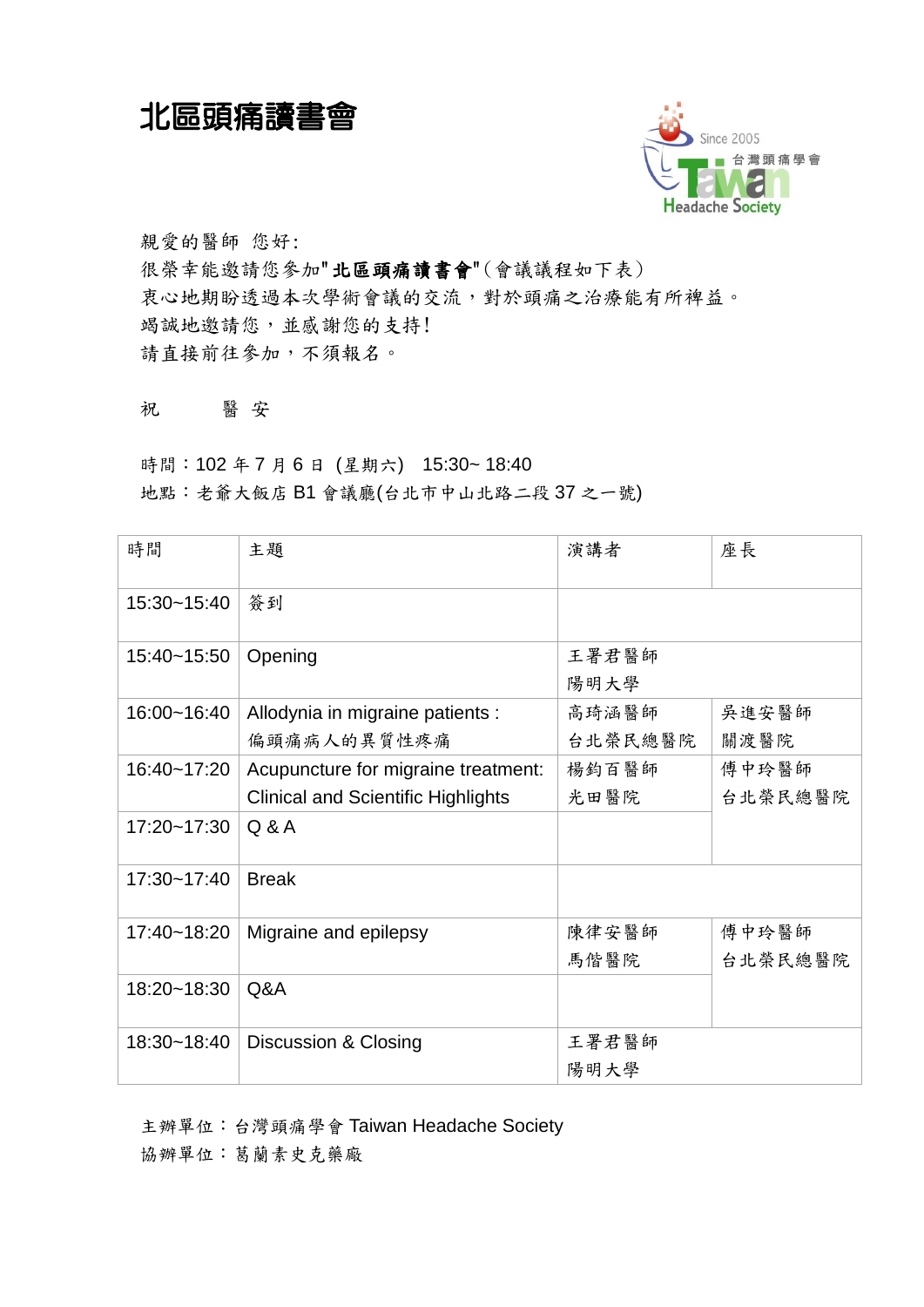## 台灣頭痛學會頭痛衛教種子教師培訓營基礎課程

時間: 2013年7月14日(星期日) 8:00~17:00

地點:光田醫院第二醫療大樓 8 樓:國際會議廳(台中市沙鹿區沙田路 117 號) 附註:報名費用 200~300元,名額上限 150人。已額滿截止報名

| 時間                 | 課程名稱                                   | 講師                                     | 主           |
|--------------------|----------------------------------------|----------------------------------------|-------------|
| 08:00~08:25 報到     |                                        |                                        | 持           |
| 08:25~08:30 歡迎詞    |                                        | 王博仁理事長(頭痛學會)                           | 人           |
|                    | 08:30~09:05 頭痛的分類與相關檢查                 | 許永居醫師(嘉基醫院神經科)                         | 台北榮總        |
| 09:05~09:40 偏頭痛的診斷 |                                        | 盧相如醫師(高醫大附醫神經科)                        | 王署君         |
| 09:40~10:15 偏頭痛的治療 |                                        | 陳盈助醫師(台中慈濟神經科)                         | 主任          |
| 10:15~10:30 休息     |                                        |                                        |             |
|                    | 10:30~11:05 緊縮型頭痛的診斷與治療                | 孔勝琳醫師(中山醫院神經科)                         |             |
|                    |                                        | 11:05~11:40 叢發性頭痛的診斷與治療 陳炳錕醫師(林新醫院神經科) | 奇美醫院<br>林高章 |
|                    | 11:40~12:15 (上痛)藥物過度使用的處置 陳彥宇醫師(彰基神經科) |                                        | 主任          |
| 12:15~12:20 討論     |                                        |                                        |             |
| 12:20~13:00 午餐/休息  |                                        |                                        |             |
|                    | 13:00~13:35 其他特殊的頭痛                    | 謝鎮陽醫師(新樓醫院神經科)                         | 光田醫院        |
|                    | 13:35~14:10 頭痛的認知行為治療                  | 謝文傑心理師(清濱精神專科醫院)                       | 孫明輝         |
|                    | 14:10~14:45 頭痛的飲食指導                    | 陳淑娟營養師(活水神經內科診所)                       | 主任          |
| 14:45~15:00 休息     |                                        |                                        |             |
| 15:00~15:35 頭痛與兩性  |                                        | 廖翊筑醫師(台中榮總神經科)                         |             |
|                    | 15:35~16:10 頭痛治療的倫理議題                  | 葉芳枝副主任(光田醫院護理部)                        | 光田醫院        |
|                    | 16:10~16:45 頭痛知識大百科                    | 楊鈞百醫師(光田醫院神經科)                         | 楊鈞百<br>醫師   |
| 16:45~16:55 討論     |                                        |                                        |             |
| 16:55~17:00 閉幕詞    |                                        | 王博仁院長(活水神經內科診所)                        |             |
| $17:00^{\sim}$     | 發給完訓證書、賦歸                              |                                        |             |